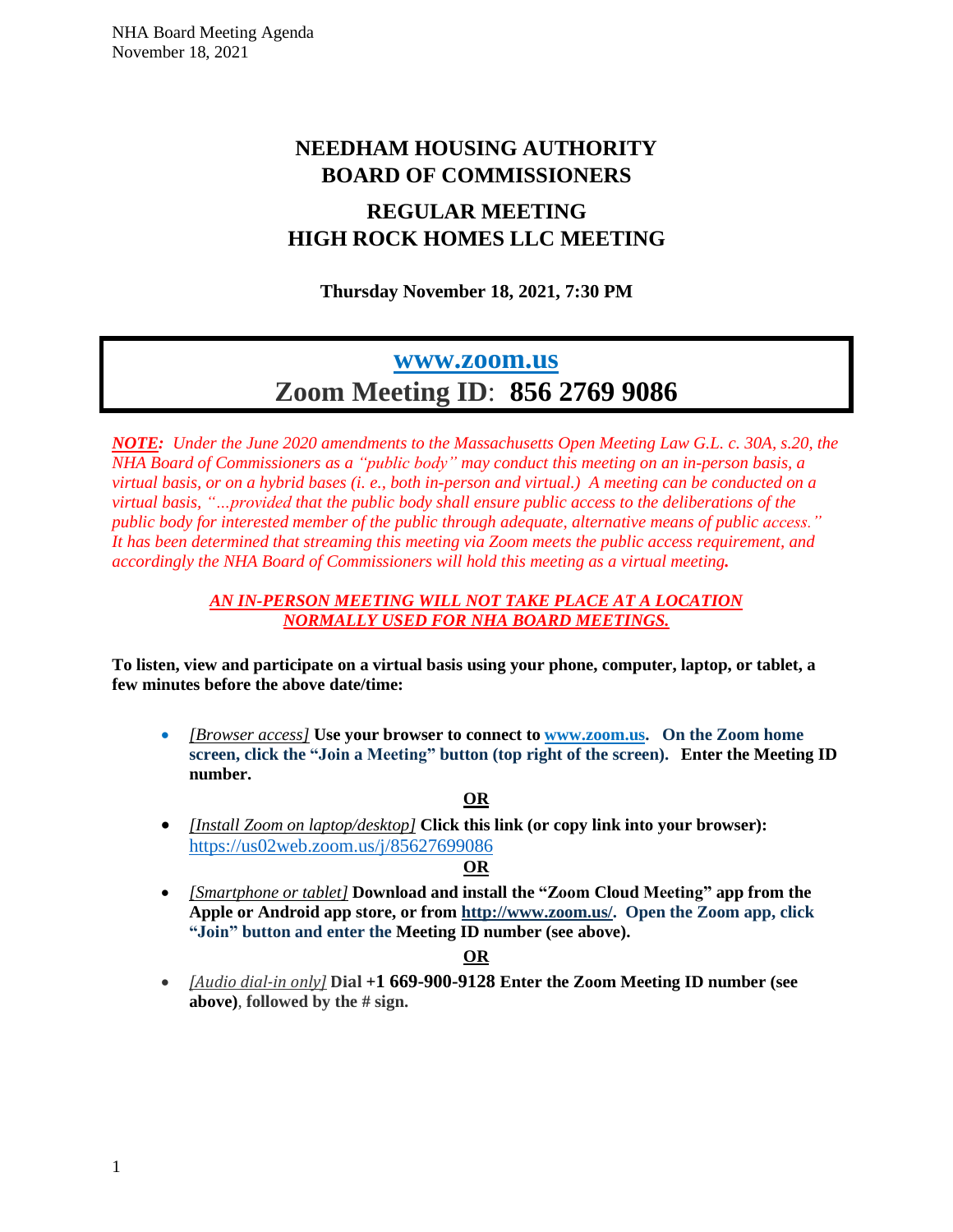#### **ROLL CALL TO CONVENE THE MEETINGS**

#### **COMMISSIONERS: NHA STAFF:**

Vice Chair Eleanor Evans Treasurer Ed Scheideler Commissioner Penny Kirk Commissioner Janice Bennett

Chair Reg Foster **Angie Medeiros, Executive Director & Secretary** 

#### **GUESTS:**

Adequate notice of this meeting has been provided by the Secretary of the Needham Housing Authority (NHA) by preparing a Public Notice dated November 12, 2021, setting forth the date, time and place of this meeting. Said notice was filed with the Clerk of the Town of Needham and provided to persons requesting it.

=========================================================================

## **AGENDA REGULAR NHA & HRH LLC BOARD MEETINGS**

**CHAIR'S ANNOUNCEMENTS** *(matters that could not be reasonably anticipated in advance of the meeting.)***:**

#### **RESIDENT/TENANT INPUT:**

#### **AGENDA**

- 1. Presentation & Discussion: 2020 NHA & High Rock Homes LLL Audits Marcum LLC
- 2. Status Update:
	- Housing Plan Working Group Kickoff Meeting 10/22/2021
	- Community Planning Committee
		- o 11/17/2021 Meeting
		- o Needham CPA Plan Update Process
- 3. Modernization & Redevelopment Initiative Update
- 4. Discussion & Approval: Proposed CPC Funding Applications
	- #1 -- Property Existing Conditions Reports; Property Survey
		- #2 -- Pre-Development Design Costs Linden Chambers Redevelopment
		- #3 Purchase of East Militia Heights Drive Property
		- \$4 Funding for NHA Ass't Executive Director Position
- 5. Review & Approval:
	- 9/29-30/2021 Minutes of the NHA Meeting
	- 10/21/2021 Minutes of the NHA Meeting
- 6. Status Update:
	- After School Program Reboot
	- NHA Office Relocation